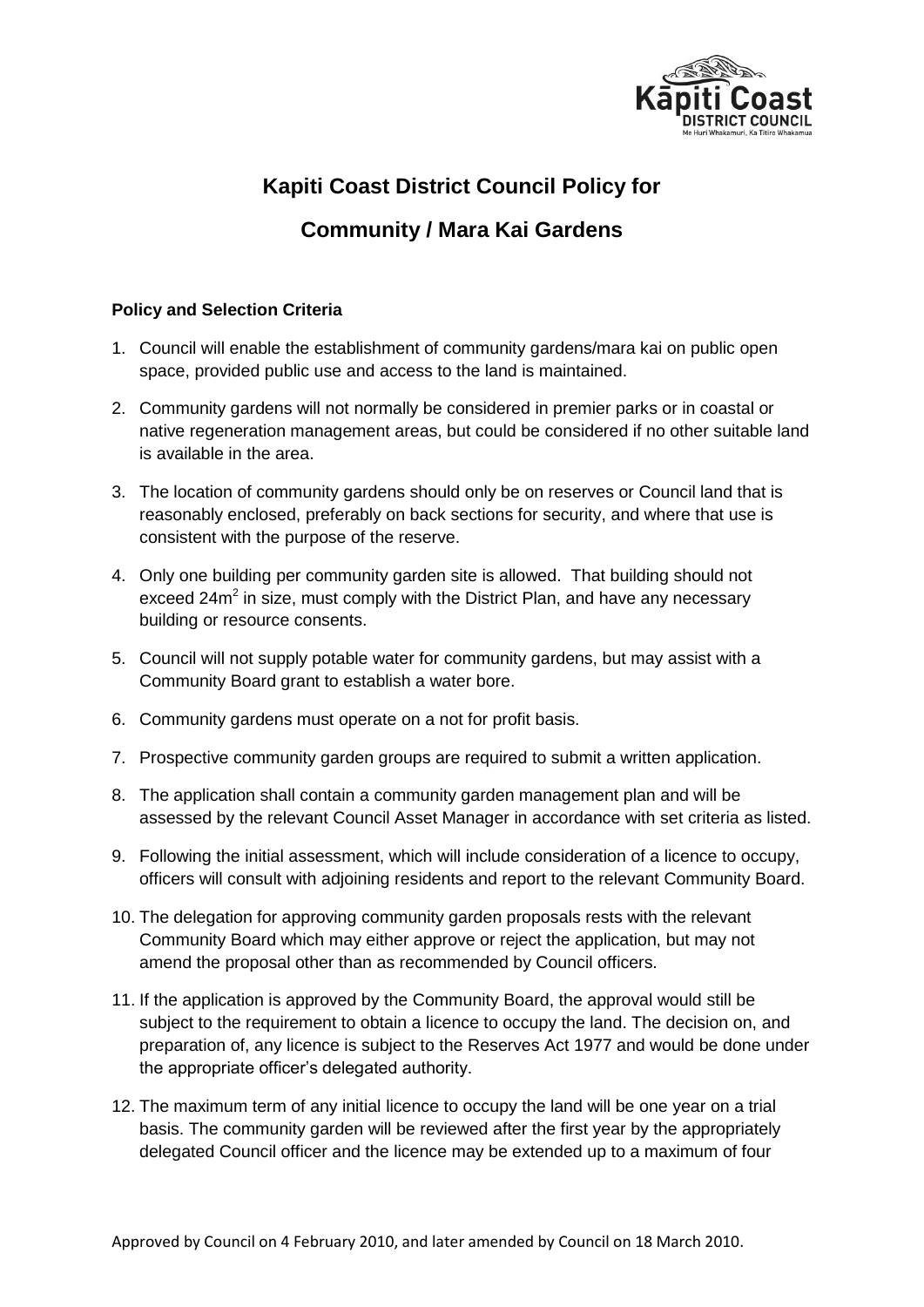years at a time at the sole discretion of the Council officer. The maximum combined period of any licence will not exceed five years.

- 13. Annual rental is to be set in line with existing reserves charges.
- 14. The lessee will not be able to sublease to individuals.
- 15. Community gardens must meet all necessary health and safety requirements.
- 16. Community garden groups should have public liability insurance if deemed necessary following legal advice.

## **Application and Selection Criteria**

- 1. The purpose and objectives of the community garden groups.
- 2. Benefits of the garden to the local area and community, including who will benefit from the produce.
- 3. Linkages with other community groups or initiatives.
- 4. Whether the proposal outlines innovative urban sustainability techniques, for example, water conservation.
- 5. The proposed organisational structure and fees if applicable.
- 6. Identified liaison person for the community garden group.
- 7. Skills and competencies of group members.
- 8. An estimated budget, timeline for establishment, maintenance regime for the area, and funding sources.
- 9. Process for gardeners to make decisions and resolve conflict.
- 10. Training and induction of new gardeners.
- 11. Size of land required, parking and storage requirements etc.
- 12. How the proposal fits, and is consistent with, reserve purpose and existing reserve management plans.
- 13. The standard Community Garden Management Plan, which should include:
	- a. Organisational structure and meeting requirements
	- b. Horticultural methods
	- c. Mowing and maintenance
	- d. Weed and pest control
	- e. Composting
	- f. Safety, security and vandalism
	- g. Structure and storage
	- h. Aesthetics and tidiness
	- i. Signage
	- j. Noise and odour.